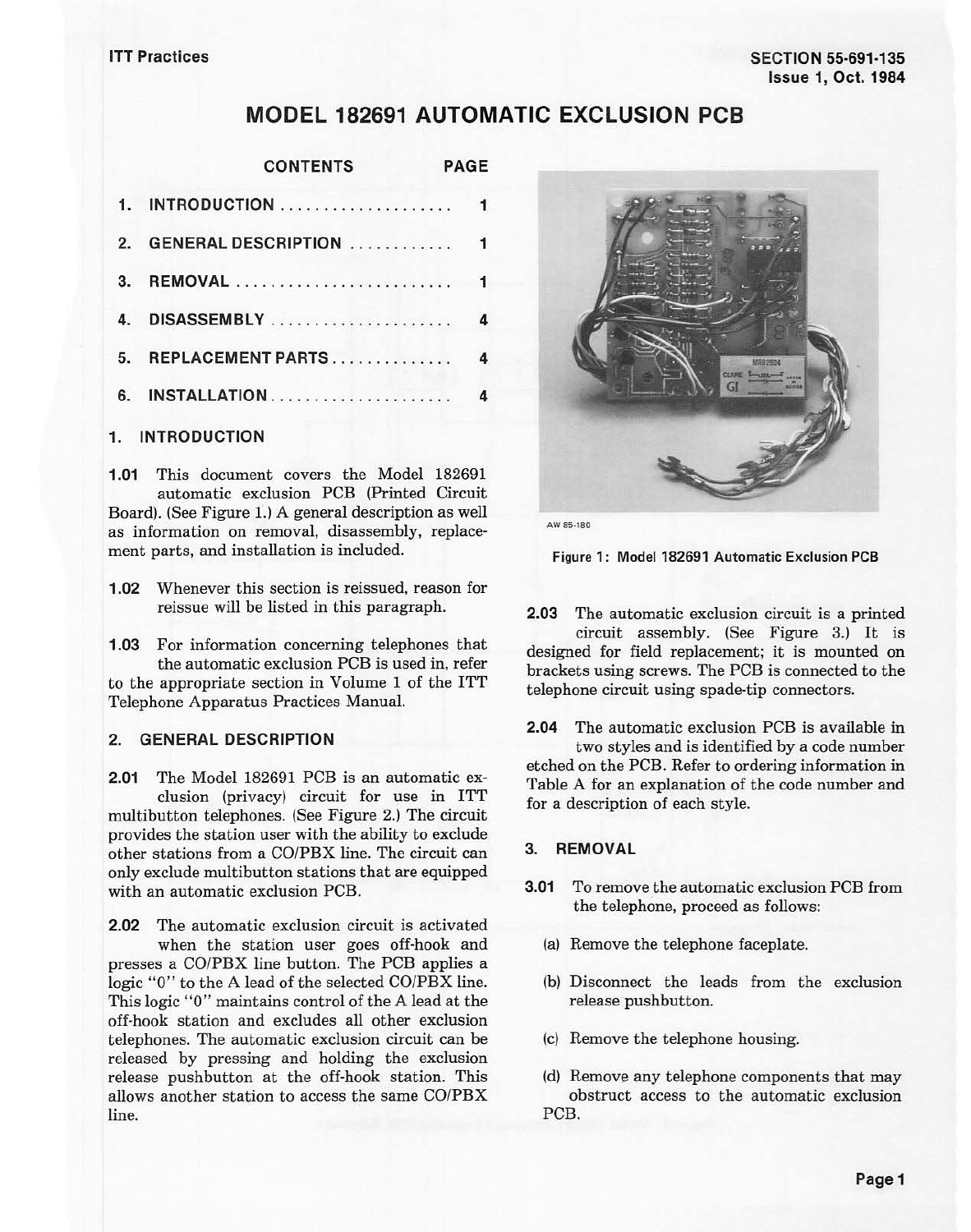

Figure 2: Model 182691 Automatic Exclusion PCB, Schematic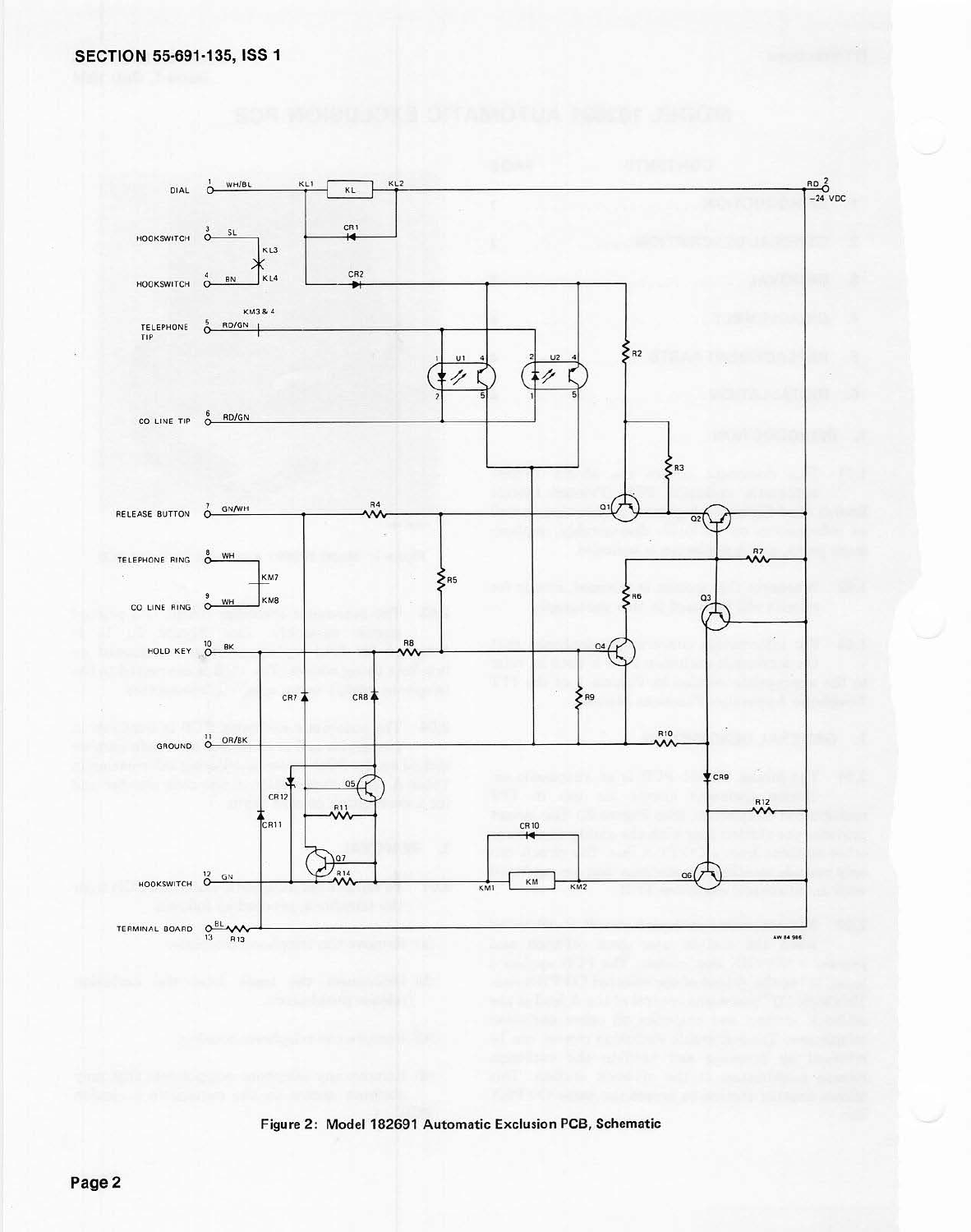

**Figure 3: Model 182691 Automatic Exclusion PCB, Component Location** 

| <b>TABLE A</b> |  |
|----------------|--|
|                |  |
|                |  |
|                |  |

ORDERING INFORMATION

|     | <b>CODE NUMBERS</b>              |                                                      |                  |                                       |  |
|-----|----------------------------------|------------------------------------------------------|------------------|---------------------------------------|--|
|     |                                  | PCB CODE NUMBERS ARE FORMED IN TWO STEPS AS FOLLOWS: |                  |                                       |  |
|     |                                  |                                                      |                  | 182691<br>101                         |  |
| (1) | PCB Model Number<br>(See Part 1) |                                                      |                  |                                       |  |
| (2) | PCB Style<br>(See Part 2)        |                                                      |                  |                                       |  |
|     | PART 1                           | <b>PCB MODEL NUMBER</b>                              | PART 2 PCB STYLE |                                       |  |
|     | CODE                             | <b>DESCRIPTION</b>                                   | CODE             | <b>DESCRIPTION</b>                    |  |
|     | 182691                           | Model 182691 Automatic<br><b>Exclusion PCB</b>       | 101              | <b>Standard PCB</b>                   |  |
|     |                                  |                                                      | 102              | <b>PCB For Handsfree</b><br>Operation |  |

AW84 996